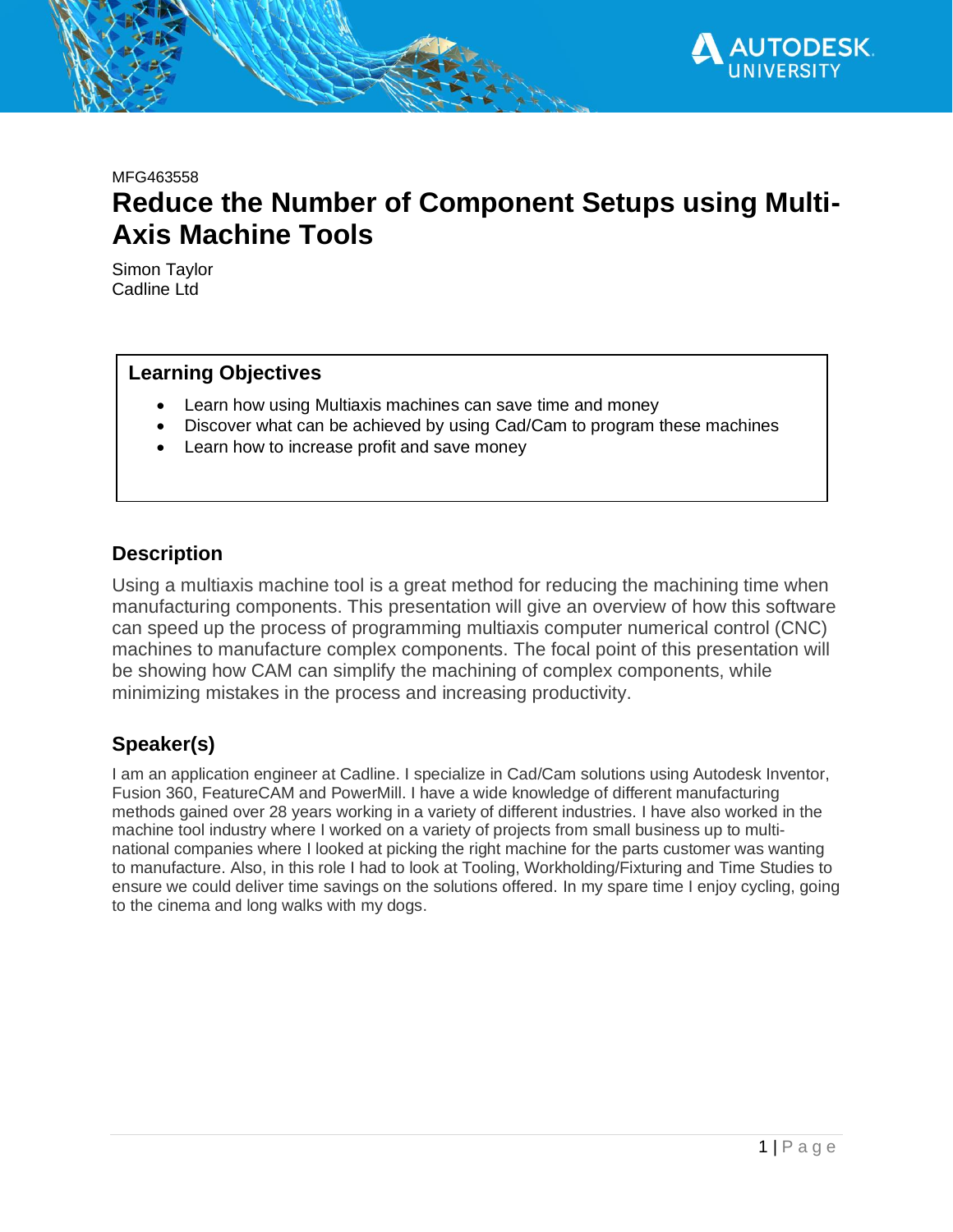

## **Introduction**

This industry talk provides some insight into how and why using multi-axis machine tools can save time and money when compared with using standard cnc machinery. We will look at how we can identify how many operations would be needed to machine a part before we even cut any metal. We will also be showing how using a Cad/Cam package can save time with programming more complicated parts.

This handout with give a better understanding of some of the benefits of looking at multi-axis machines and how they are not as daunting to program as you might think using modern Cad/Cam systems.

# **Why look at multi-axis machines?**

It is a very good question and depending on your company and the parts you make, there might be different answers to the question.

Are you getting more complicated parts to machine, which are getting tighter tolerances which you have trouble meeting?

Machines taking longer to setup parts due to having multiple fixture setups?

Need to utilize your number of hours for the week and are looking at unmanned running overnight?

Want to save money with fixturing costs and reduced setups?

If some of these answers sound familiar, it's because a lot people are looking at how they can bring their costs down by using the latest cnc machine technology and reducing the number of different setups/operations required to machine a part.

The latest CNC machines might have a few more tricks up their sleeves with what they can do and programming them is straightforward with the latest Cad/Cam systems.

# **Why use a Cad/Cam system?**

A lot of customers now provide 3D models along with their drawings for parts which need to be manufactured. It is a lot quicker to load a 3D model into a Cad/Cam system and create toolpaths for components.

It also means that instead of programming machine directly off the controller which with some machines means you cannot be running a G-Code program at the same time. Other benefits include having a variety of different toolpath strategies available for machining more demanding components.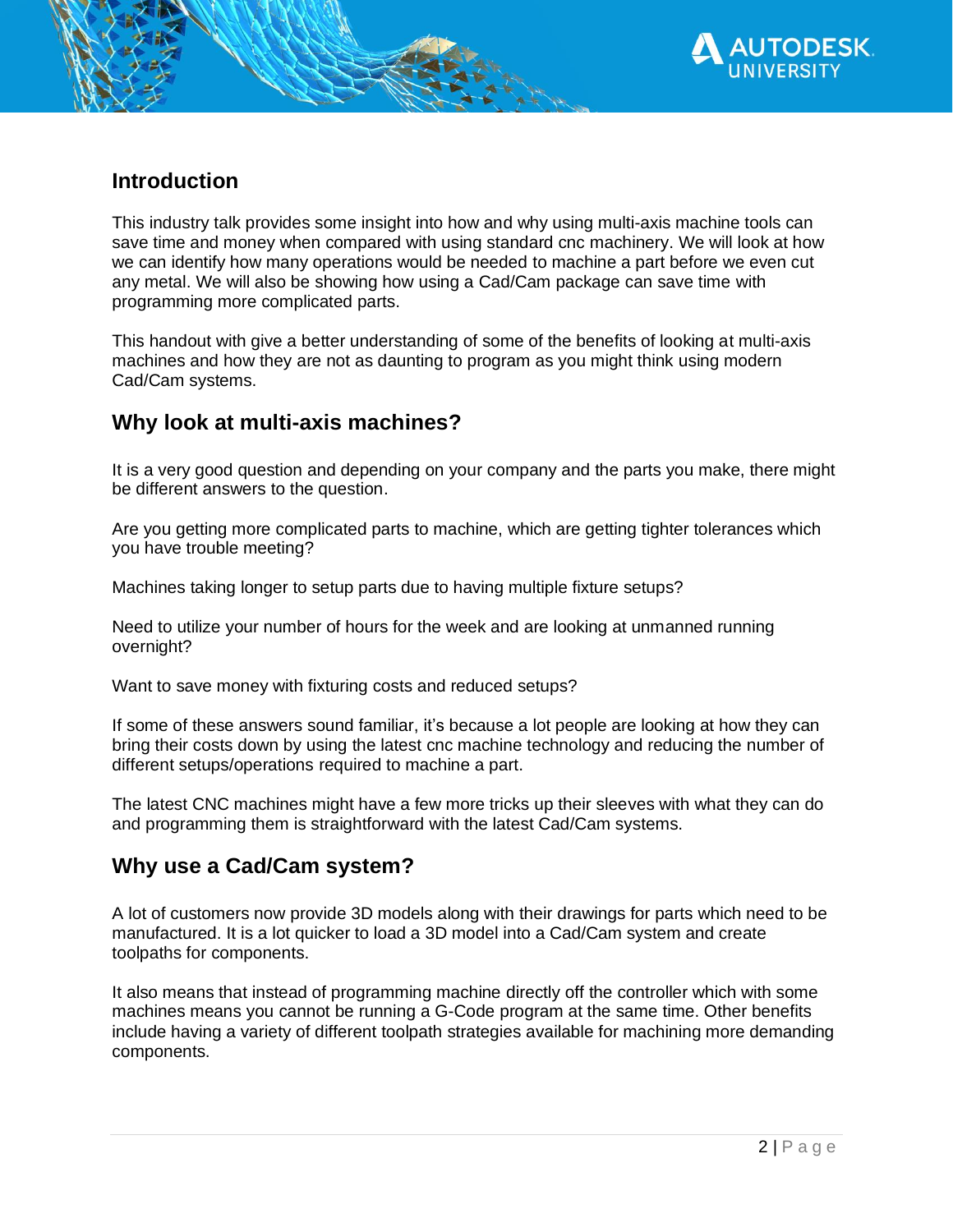

There is also the capability to program a variety of different machine tools from VMC/HMC, Turn, Mill/Turn, Wire EDM, Laser and Routers. This means that you can program most machines you would ever need to.

You can program a part once and if you need to change the machine its running on, you can reprocess your Cad/Cam session and change the Post Processor to the controller of the CNC machine your transferring the part to.

Below is an example of a Cad/Cam package.

This is Autodesk Inventor Cad software working with a Cam add-in called InventorCAM.

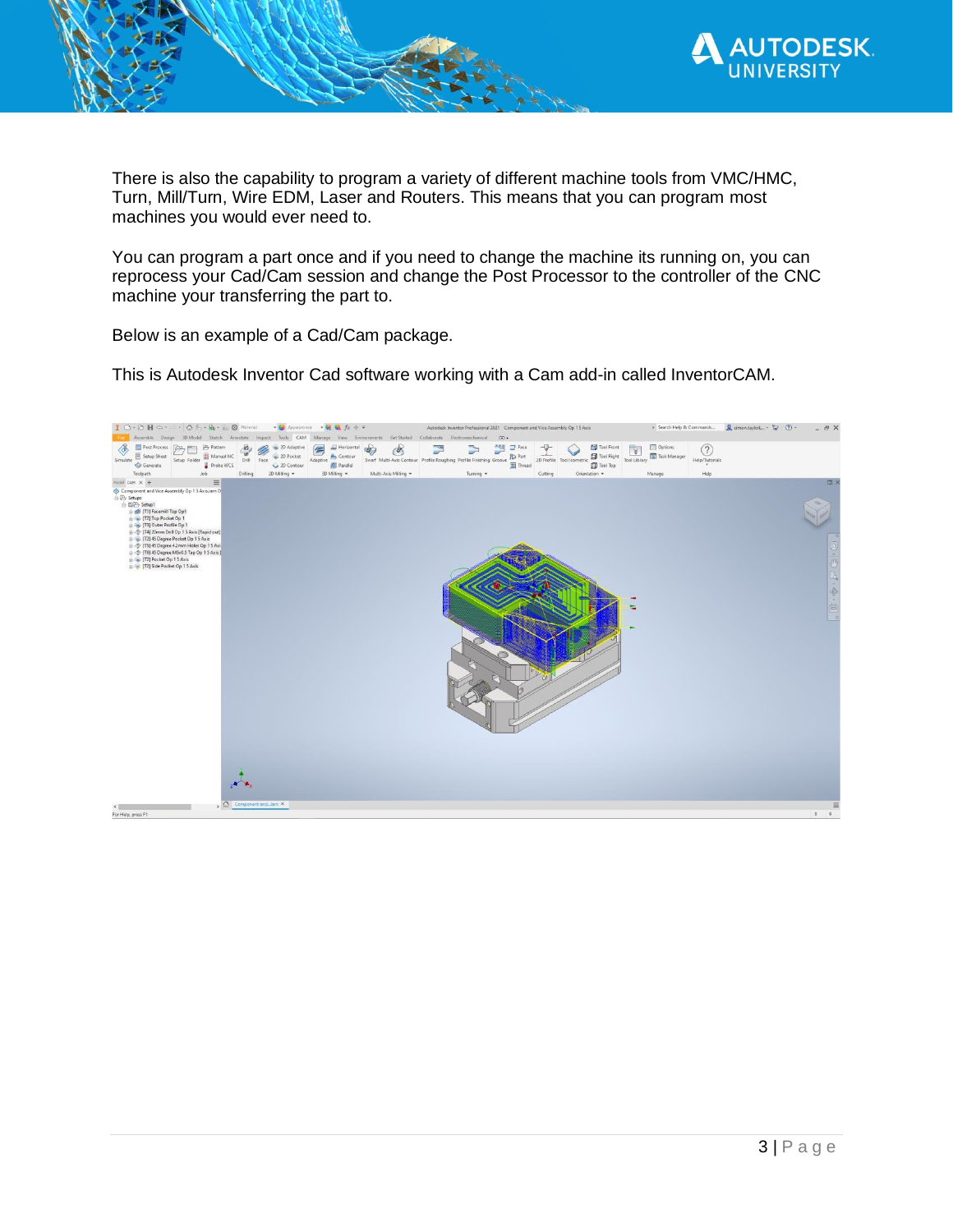

We can apply machining strategies on a 3D Model and then run a simulation to ensure it is giving us the results we would expect, see below: -



We can even see where excess material might still be on the part, see below: -